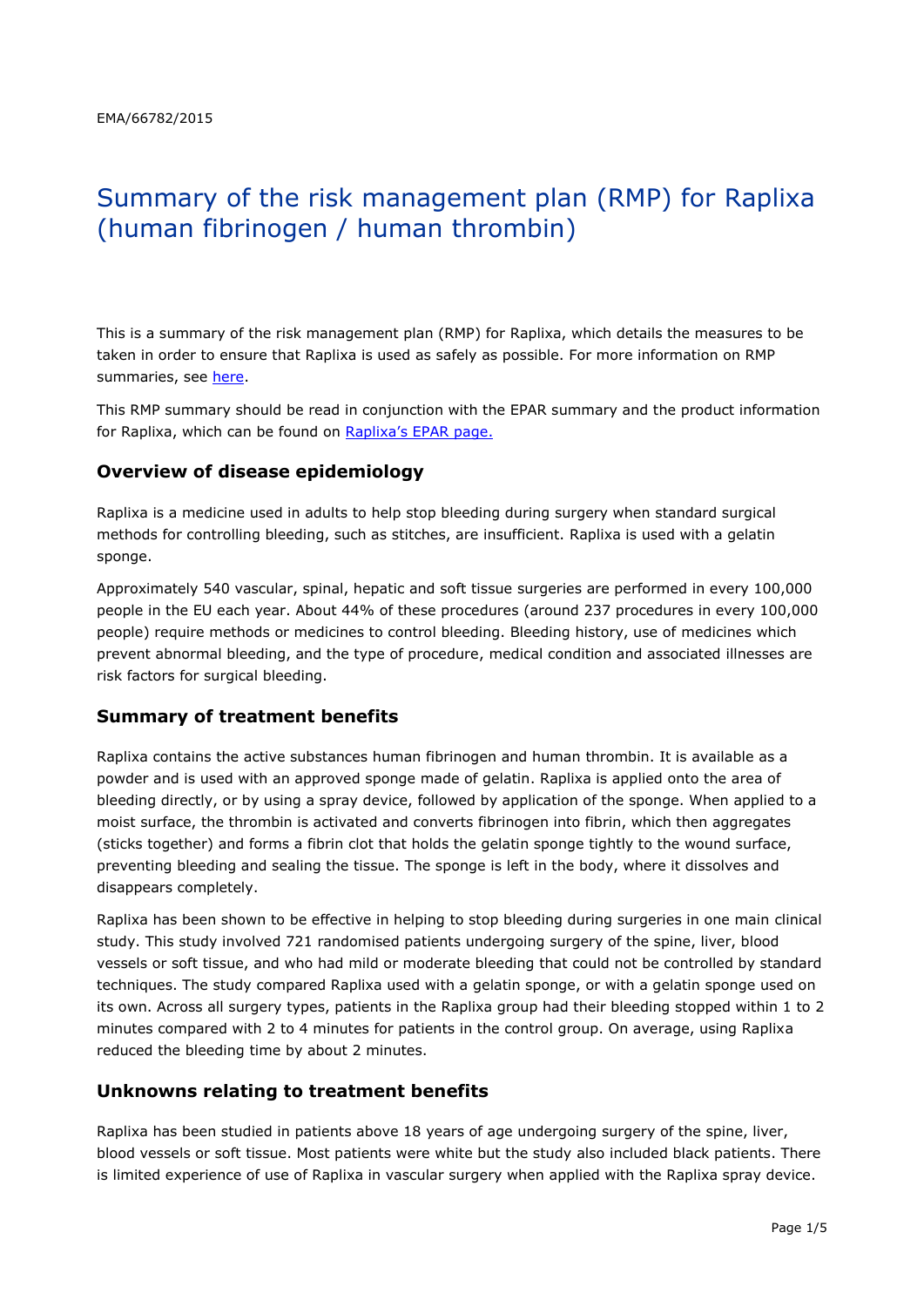Raplixa has not been studied in tissue gluing or neurosurgery, or for application through a flexible endoscope.

Studies in children (patients below 18 years) began in 2014.

## **Summary of safety concerns**

#### *Important identified risks*

| <b>Risk</b>                                     | What is known                                                                                                                                                                                                                                                                                                                                                                                                                                                                | <b>Preventability</b>                                                                                                     |
|-------------------------------------------------|------------------------------------------------------------------------------------------------------------------------------------------------------------------------------------------------------------------------------------------------------------------------------------------------------------------------------------------------------------------------------------------------------------------------------------------------------------------------------|---------------------------------------------------------------------------------------------------------------------------|
| Severe allergic reactions<br>(hypersensitivity) | Rare but severe allergic reactions were seen in<br>the clinical trials for Raplixa. Allergic reactions<br>are a potential concern with any protein-based<br>medicine and are not preventable. Since<br>human fibrinogen and human thrombin are<br>proteins extracted from human blood, allergic<br>reactions to Raplixa's active substances or to<br>any of its other ingredients might occur and if<br>this is the case, the administration must be<br>stopped immediately. | Not preventable.<br>Patients with allergies to<br>any of the ingredients in<br>Raplixa must not be<br>given the medicine. |

#### *Important potential risks*

| <b>Risk</b>                                                                                                                                 | What is known                                                                                                                                                                                                                                                                                                                                                                                                                                    |
|---------------------------------------------------------------------------------------------------------------------------------------------|--------------------------------------------------------------------------------------------------------------------------------------------------------------------------------------------------------------------------------------------------------------------------------------------------------------------------------------------------------------------------------------------------------------------------------------------------|
| Incorrect application of<br>Raplixa (inside blood<br>vessels), which could<br>potentially lead to blood<br>clots (thromboembolic<br>events) | Although this is a potential risk, in one study, blood clots were seen in<br>about the same number of patients who received Raplixa with a gelatin<br>sponge patients as in those who received the gelatin sponge alone.                                                                                                                                                                                                                         |
| Air/gas bubbles in the blood<br>stream (air/gas embolism)                                                                                   | Air or gas embolism has occurred with the use of spray devices that are<br>used to administer other fibrin sealants. This side effect appears to be<br>related to the use of the spray device at higher than recommended<br>pressure and/or in close proximity to the tissue surface. The risk<br>appears to be higher when fibrin sealants are sprayed with air, rather<br>than with $CO2$ . This event could lead to serious effects or death. |
|                                                                                                                                             | The spray used with Raplixa has been designed with several safeguards<br>(e.g. air vented through the back) to reduce the likelihood of air/gas<br>embolism. Based on clinical trial experience, the use of this spray was<br>not associated with any increased risk of air emboli. However, air/gas<br>embolism remains a potential risk with pressurised gas fibrin sealant<br>spray devices.                                                  |
| Viral infection                                                                                                                             | The active substances in Raplixa, human fibrinogen and human<br>thrombin, are proteins extracted from human blood. Although the<br>process for the manufacture of Raplixa includes steps to effectively<br>inactivate/remove viruses, as with any human blood product, viral                                                                                                                                                                     |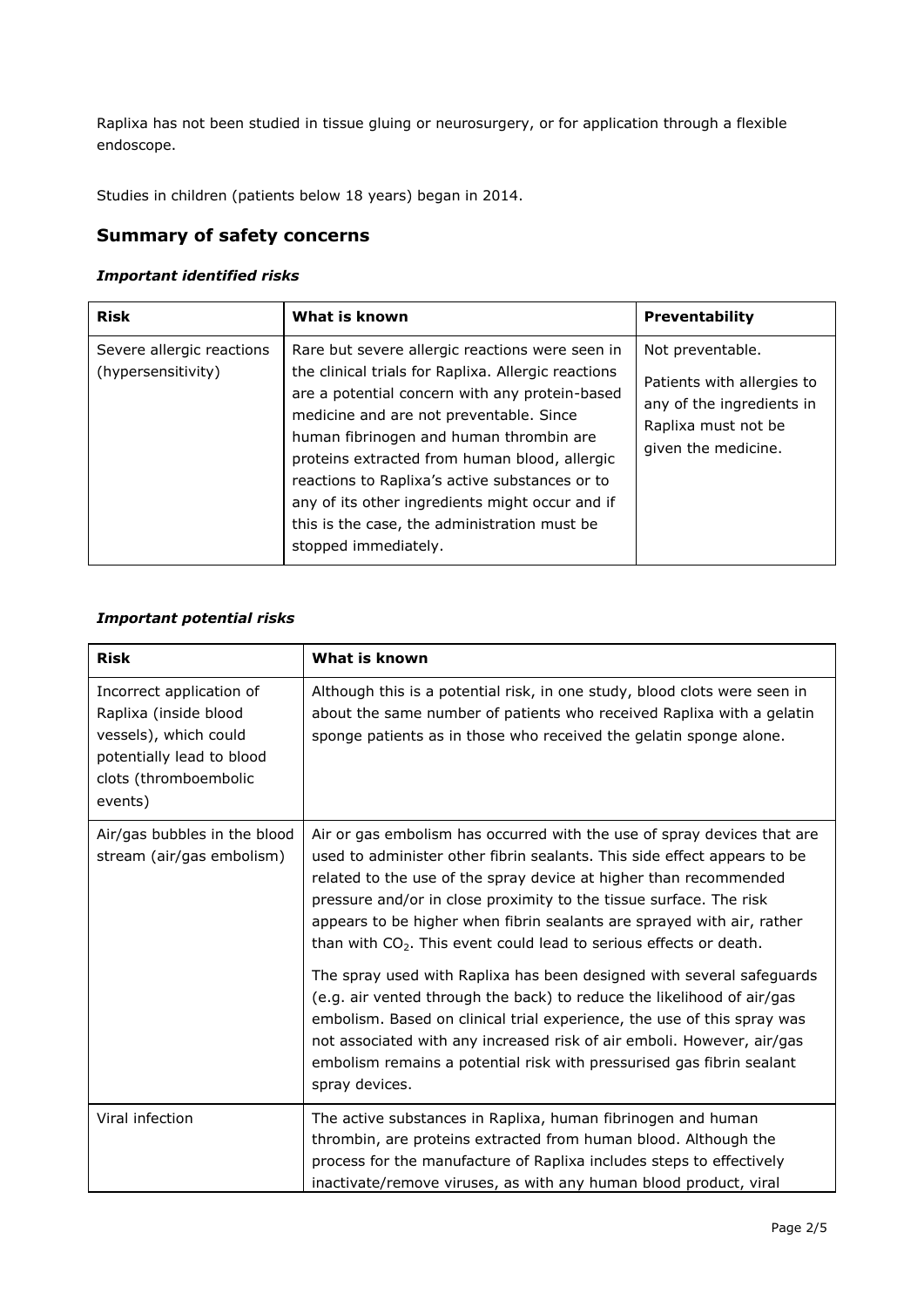| Risk | What is known                            |  |
|------|------------------------------------------|--|
|      | infections will remain a potential risk. |  |

#### *Missing information*

| <b>Risk</b>                                                                                                                                                                               | What is known                                                                                                                                                                        |  |
|-------------------------------------------------------------------------------------------------------------------------------------------------------------------------------------------|--------------------------------------------------------------------------------------------------------------------------------------------------------------------------------------|--|
| Safety and effectiveness in<br>children and pregnant or<br>breastfeeding women                                                                                                            | Adequate safety and efficacy data are not yet available to support the<br>use in children and therefore Raplixa is not recommended in this<br>population.                            |  |
|                                                                                                                                                                                           | Animal reproduction studies have not been conducted with Raplixa.                                                                                                                    |  |
|                                                                                                                                                                                           | The safety of Raplixa in pregnancy or breastfeeding has not been<br>established in controlled studies. Therefore, Raplixa should not be given<br>to pregnant or breastfeeding women. |  |
| Safety in patients with<br>other illnesses like kidney,<br>liver, or heart conditions<br>(safety data in patients with<br>co-morbidities such as<br>renal/ hepatic/cardiac<br>impairment) | Raplixa has not been studied in patients with other illnesses like kidney,<br>liver, or heart conditions.                                                                            |  |

## **Summary of risk minimisation measures by safety concern**

All medicines have a summary of product characteristics (SmPC) which provides physicians, pharmacists and other healthcare professionals with details on how to use the medicine, and also describes the risks and recommendations for minimising them. Information for patients is available in lay language in the package leaflet. The measures listed in these documents are known as 'routine risk minimisation measures'.

The SmPC and the package leaflet are part of the medicine's product information. The product information for Raplixa can be found on Raplixa ['s EPAR page](http://www.ema.europa.eu/ema/index.jsp?curl=/pages/medicines/human/medicines/002807/human_med_001854.jsp).

Raplixa has special conditions and restrictions for its safe and effective use (additional risk minimisation measures). Full details on these conditions and the key elements of any educational material can be found in Annex II of the product information which is published in Raplixa's EPAR page; how they are implemented in each country however will depend upon agreement between the manufacturer and the national authorities.

These additional risk minimisation measures are for the following risk:

#### *Air/ gas embolism*

**Risk minimisation measure:** To provide healthcare professionals with educational material regarding the risk of air/gas embolism

Objective and rationale:

Increase awareness about the risk of air or gas embolism with the use of Raplixa spray device and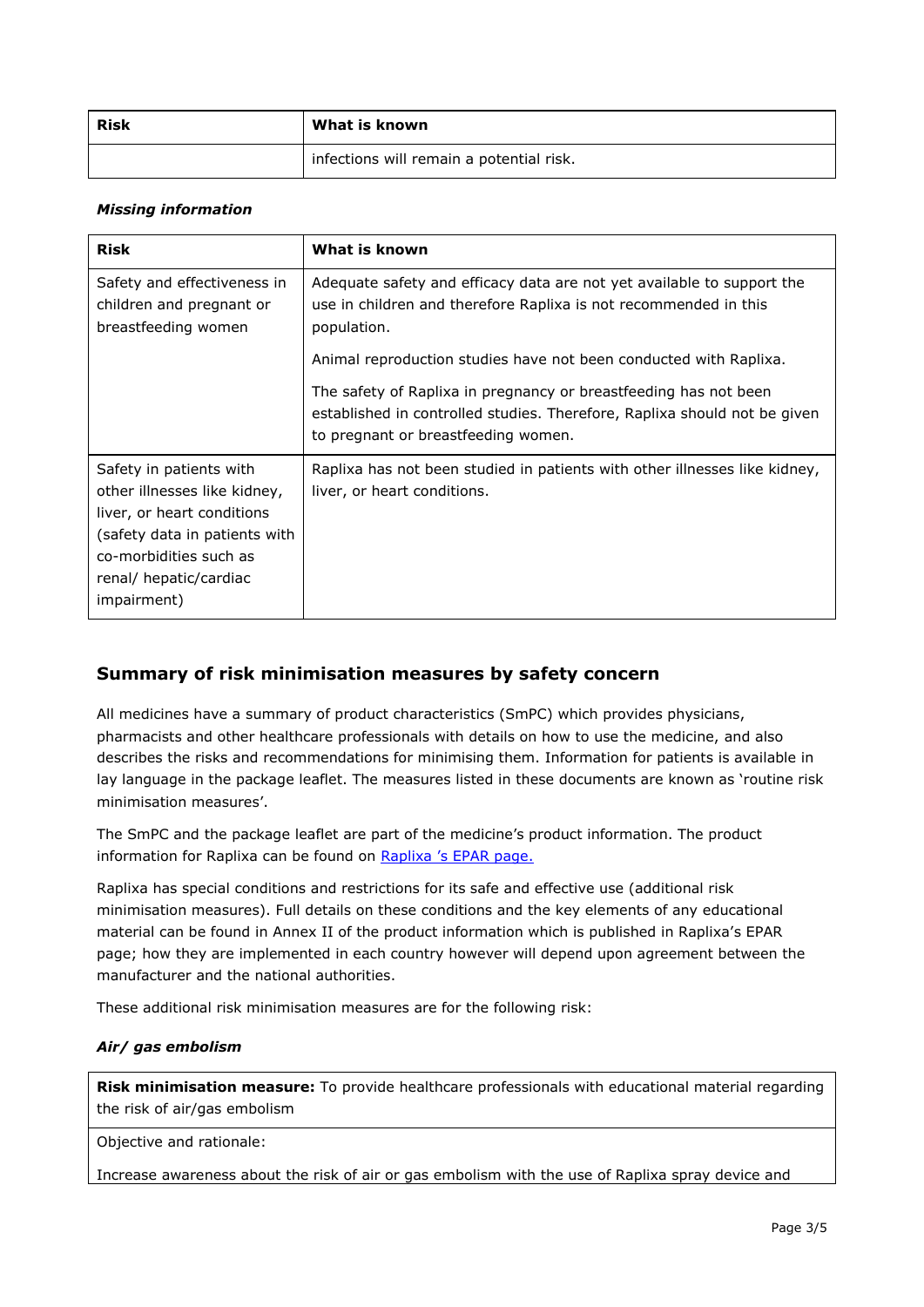**Risk minimisation measure:** To provide healthcare professionals with educational material regarding the risk of air/gas embolism

provide instructions for the correct usage of pressure regulators.

Description:

Educational materials will be provided to surgeons who are expected to use Raplixa to advise on the correct use of the Raplixa spray device.

# **Planned post-authorisation development plan**

|  |  | List of studies in post-authorisation development plan |  |
|--|--|--------------------------------------------------------|--|
|--|--|--------------------------------------------------------|--|

| Study/activity<br>(including study<br>number)                                                                                                                                                                                                               | <b>Objectives</b>                                                                                                                                                                                                           | <b>Safety concerns</b><br>/efficacy issue<br>addressed                                                                                                                                                                                                                               | <b>Status</b> | <b>Planned date for</b><br>submission of<br>(interim and)<br>final results |
|-------------------------------------------------------------------------------------------------------------------------------------------------------------------------------------------------------------------------------------------------------------|-----------------------------------------------------------------------------------------------------------------------------------------------------------------------------------------------------------------------------|--------------------------------------------------------------------------------------------------------------------------------------------------------------------------------------------------------------------------------------------------------------------------------------|---------------|----------------------------------------------------------------------------|
| FC-007 Paediatrics<br>programs in the<br>US:<br>A Multi-centre,<br>randomized,<br>single blind,<br>controlled Trial of<br>Raplixa in liver<br>resection, soft<br>tissue dissection,<br>or vascular<br>surgery                                               | To characterise<br>the safety and<br>efficacy of Raplixa<br>administered as<br>an aid to control<br>bleeding in liver,<br>soft tissue, or<br>vascular surgery,<br>in a paediatric<br>population                             | Overall safety, as<br>determined by the<br>incidence, severity<br>and relationship of<br>adverse events,<br>clinical laboratory<br>abnormalities and<br>post-surgery<br>bleeding<br>complications,<br>changes on<br>clotting tests,<br>thrombogenicity<br>and antibody<br>formation. | Start Q1 2014 | Part of the<br>Paediatric<br>Investigation Plan<br>Q1 2015                 |
| FC-005: A phase<br>3b, randomized,<br>single-blind,<br>controlled,<br>comparative<br>efficacy and safety<br>study of topical<br>Fibrocaps™<br>(Raplixa <sup>™</sup> ) and<br>Tachosil <sup>®</sup> in<br>surgical<br>hemostasis during<br>hepatic resection | To demonstrate<br>the superiority of<br>Raplixa plus<br>gelatin sponge<br>compared with<br>Tachosil and to<br>further evaluate<br>the efficacy and<br>safety of Raplixa<br>plus gelatin<br>sponge compared<br>with Tachosil | Overall safety, as<br>determined by the<br>incidence, severity<br>and relationship of<br>adverse events,<br>clinical laboratory<br>abnormalities and<br>post-surgery<br>bleeding<br>complications,<br>changes on<br>clotting tests,<br>thrombogenicity                               | Ongoing       | Q2 2015                                                                    |